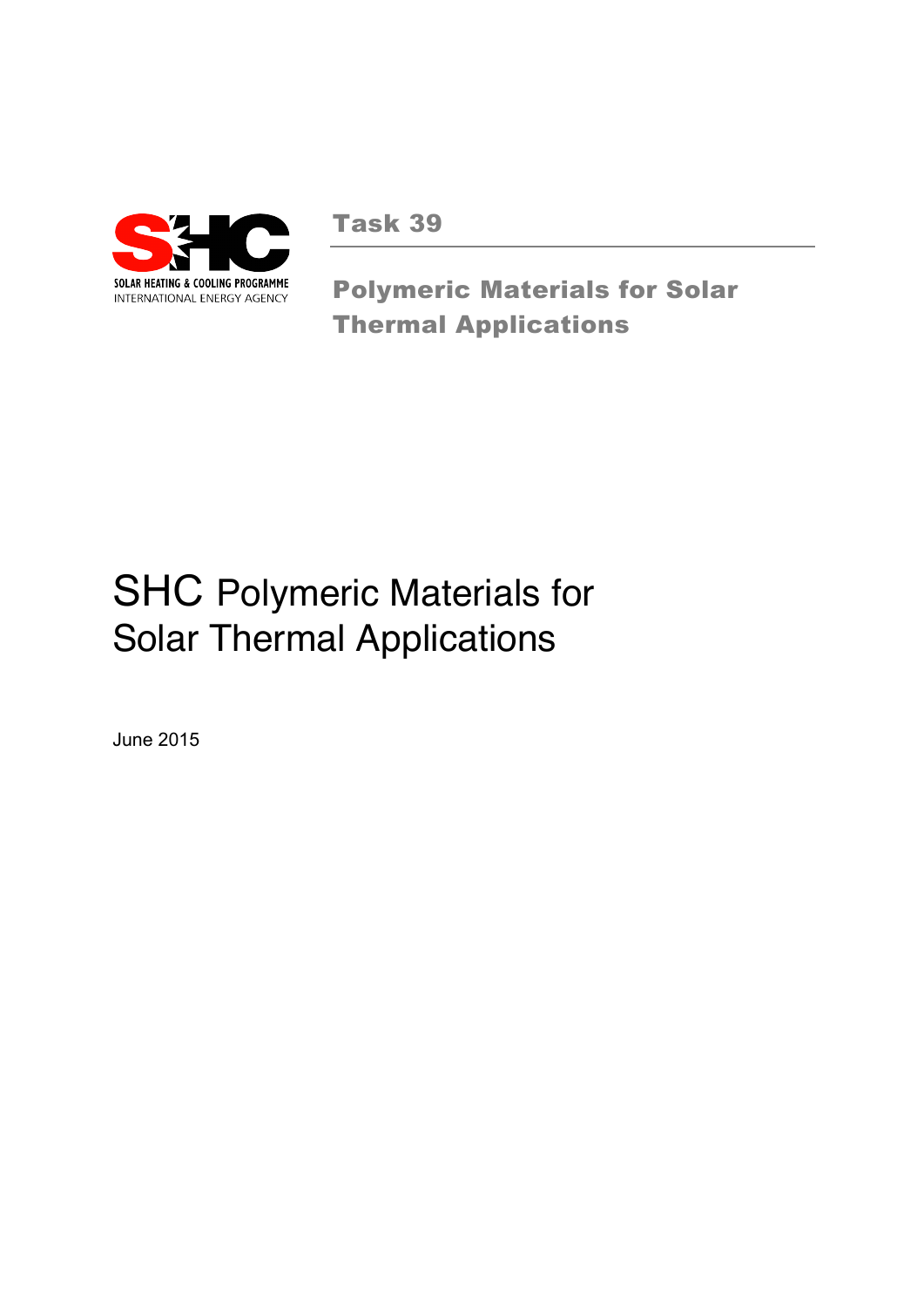# **Contents**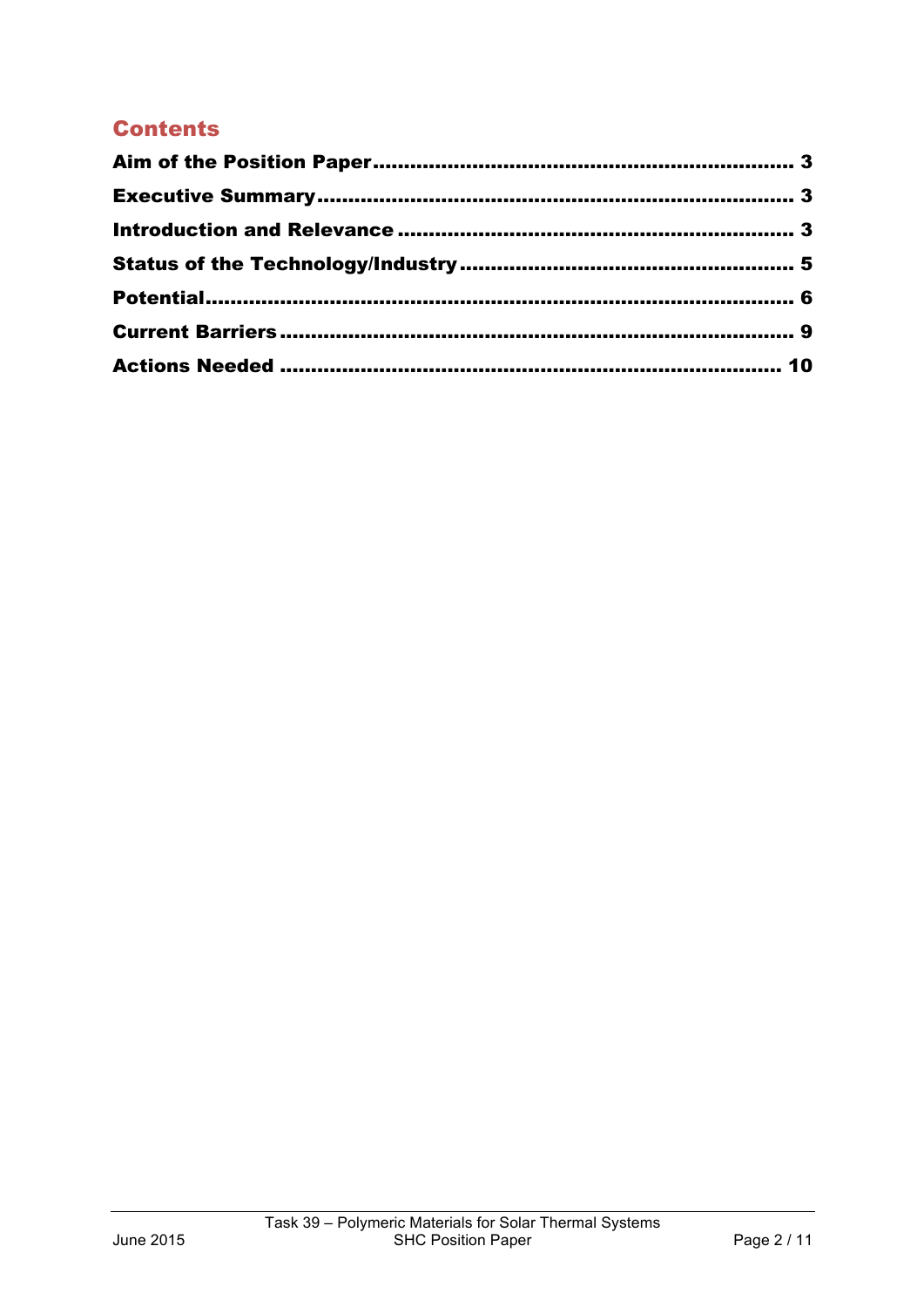#### Aim of the Position Paper

This position paper describes the current state of the art for polymeric materials in solar thermal applications, shows the potential of polymers in solar thermal applications, and encourages further R&D activities.

#### Executive Summary

The major advantages of using polymeric materials in solar thermal systems are economical aspects, especially when taking into account the increasing solar thermal market and increasing raw material prices for metals. Although the cost of materials per mass unit might often be put forward as a major advantage of polymers relative to metals in conventional collectors, the entire picture is more complex.

Many successful applications of polymeric materials in solar thermal systems that perform equally well or better in terms of conventional energy savings, reduction of materials, as well as production, transport, installation and/or end-user costs have been demonstrated [Piekarczyk, 2014].

Good energy performance is reached especially when favorable applications and system designs for polymeric materials are chosen. These favorable designs may include heating systems with low and medium system temperature, low system pressure, optimized heat carrier flow, drain-back technology, overheating protection, suitable surface coating of collectors, etc.

Examples for such systems are pool heating systems, combined systems for solar domestic hot water preparation (DHW) and space heating, systems with large DHW consumption (sport centers, nursing homes, hospitals, multi-family buildings, etc.) and air heating systems in commercial or institutional buildings as well as façade systems and storage tanks.

#### Introduction and Relevance

While the energy delivered by the sun is free of charge, the installations for the technical conversion into heat and for the heat transport and storage require some investments. A considerable part of these system components consist of metals. The piping in the solar collectors and heat exchangers are made of copper, aluminum is used for the absorber and the casing, and steel is often used for the storage unit. If we continue to use these standard materials, the demand from the still growing solar thermal market [Mauthner, 2015] would lead to an annual copper consumption in the order of the yearly copper production worldwide. The price development we would have to face then is thus very obvious. Increasing prices against the political and environmental necessities would clearly jeopardize market deployment.

One way out of this dilemma is to use polymeric materials instead of metals. Seeing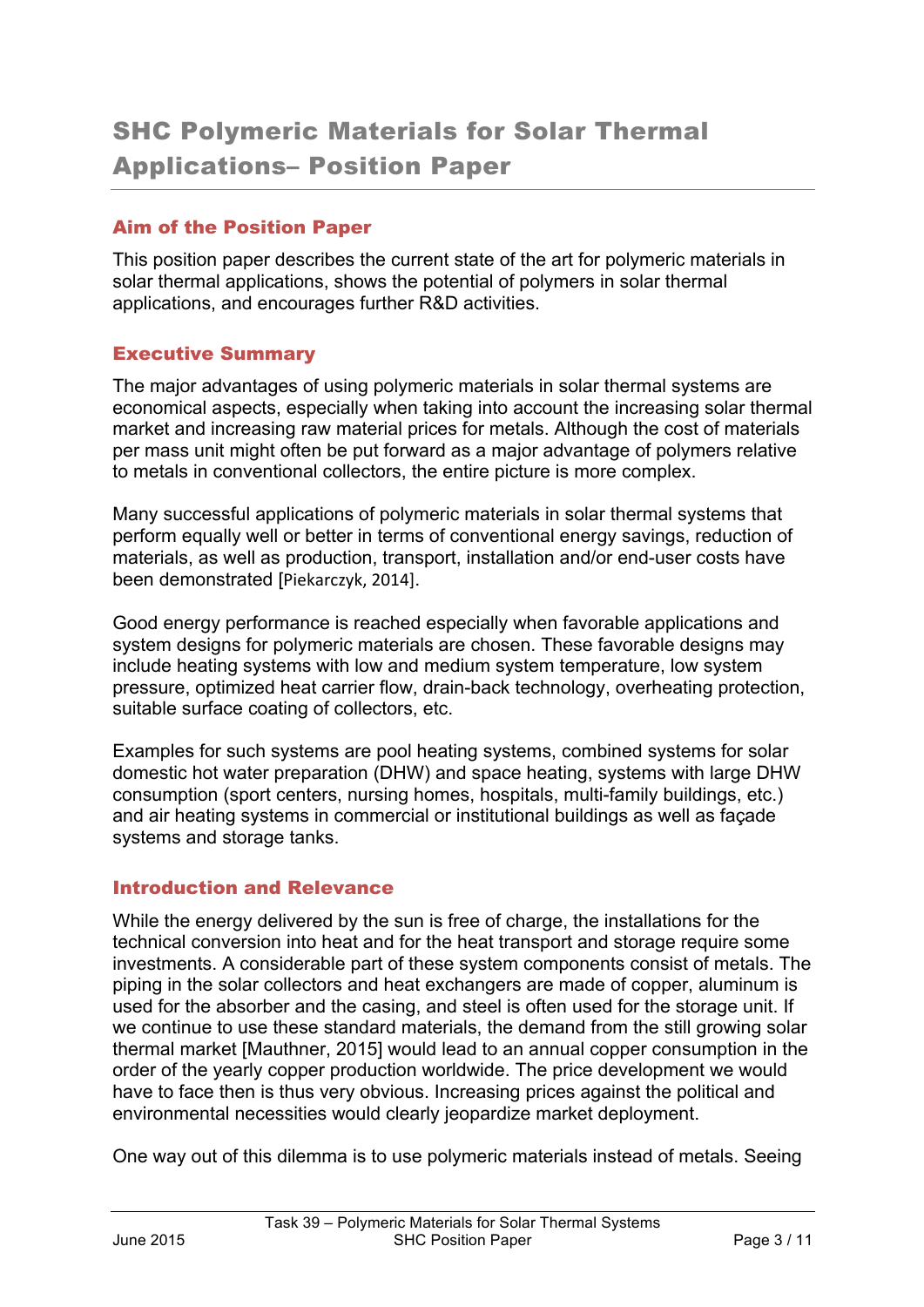more and more successes of polymer technology development stabilizing material blends and cost-efficient production techniques for innovative designs, this is a palpable way to go. As the building blocks of polymers are hydrocarbons, about 10% of the oil consumption today goes into such technical use. In the future, biomass or even carbon dioxide and water could be substitutes for the by-then depleted oil resources. A variety of production technologies like extrusion, thermo-forming, vacuum-forming and injection molding could be applied to the product designs and the market volumes. Due to the economies of scale, mass production clearly facilitates an appreciable cost reduction. In addition, the accompanying design freedom opens the chance for the production of collectors with high geometrical flexibility that meet the aesthetical requirements of building integration better. With regard to the environmental performance of metal compared to polymeric solar thermal collectors, Life Cycle Assessments found the relative advantage of polymeric collectors due to the absence of harmful mining processes (Weiß, 2014; Weiß, 2015).

Numerous examples of solar thermal collectors and systems can be found on the market. Most of them are used without glazing and thermal insulation for swimming pool heating. Some are more advanced and able to reach a better performance and at higher operational temperature either as integrated storage collectors or as glazed flat-plate collectors with absorbers made of high-performance polymers. Although there are quite a number of solar thermal systems where polymers already are in use, the number and variety of possible applications of polymeric combinations is far greater than these examples suggest. For a more extensive integration of polymers in this area, however, targeted research on suitable materials and compounds as well as an extensive consideration of their characteristics and their special strengths and weaknesses is necessary.

System challenges for the use of polymeric materials is the limitation of the maximum temperatures of absorbers during stagnation (when no heat is extracted from the solar system) to values around 120°C and the lowering of the pressure of the heat transfer fluid to avoid mechanical damage. Such measures allow the use of less expensive, but also less durable polymeric materials. Another challenge is the long-term weathering of the polymers during operation, if the service life should be comparable to the conventional solar thermal systems. Although polymer technology has made significant progress in developing stabilizers and UV-absorbers, a demonstration of sufficient durability is needed to counteract the traditional image of polymers as oneway products with poor aging properties and sustainability.

*IEA SHC Task 39: Polymeric Materials for Solarthermal Applications* was started in order to work

 *Plastics are one key material for reliable and cost-efficient warm water preparation around the world. Less expensive manufacturing processes and material combinations lead to costefficient manufacturing of completely innovative collector designs that are competitive to standard solutions in cost, efficiency and durability. They also open up possibilities for aesthetical innovations in building integration and lowcost systems for Sunbelt regions*.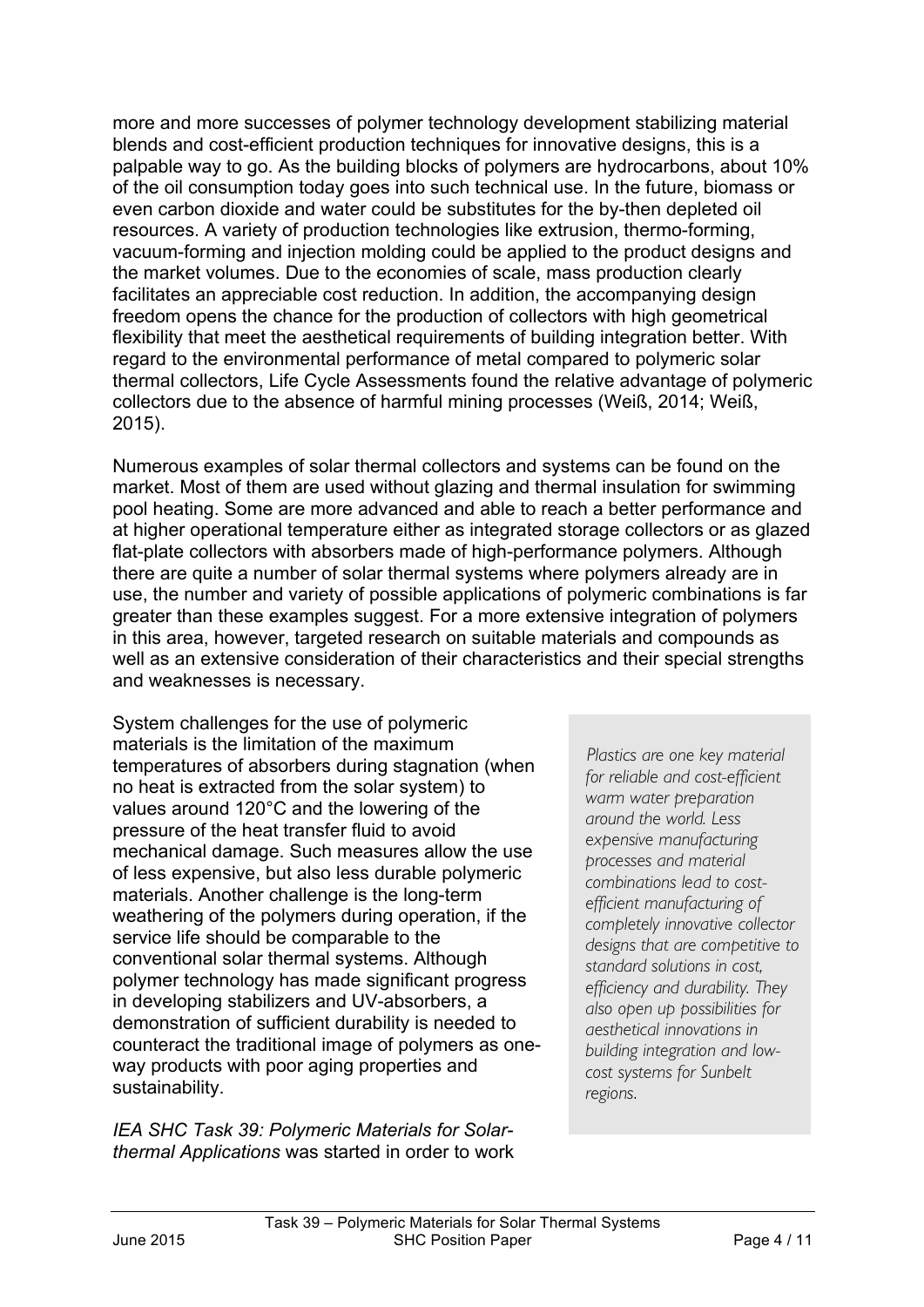on these issues and to create space for the extensive use of polymeric materials in solar thermal systems.

## Status of the Technology/Industry

The status of the application of polymeric materials in solar thermal systems is described by looking at the technical maturity, energy and cost performance, and market deployment.

#### **Technical Maturity**

Traditionally, solar thermal (ST) technologies have been dominated by the materials metal and glass, except for pool heating systems where polymeric materials have been applied from the beginning. Hence, the technical maturity has to be seen in connection with the application:

- Absorbers for solar heating of (outdoor) swimming pool systems have been produced from polymeric materials since the early 1970s. The technology is straightforward and ideal for using commodity plastics with low material costs and high production volume. Pool absorbers exist in various designs produced by different polymer processing techniques. They represent a mature technology with the largest capacity installed in the USA and Australia in terms of  $GW_{th}$  ([Mauthner, 2014]). These unglazed polymer collectors are nowadays promoted for domestic hot water systems in the sunny regions of USA.
- Complete solar collectors of polymeric materials with a high performance are most challenging from a technology point of view and most interesting due to the potential market volume. There are all plastic solar collectors available, which are or are at least close to being technical mature. A real market breakthrough is expected in the coming 10 years. Market introduction now needs other strong partners besides the established HVAC industry in the start-up phase.
- Smaller key components of polymeric materials are already implemented in ST applications where the unique advantages of polymers exceed the conventional material properties and the costs or functional design of conventional components. Established ST actors usually initiate such substitution measures after thorough evaluation of cost performance (e.g., frame corners by BBT, manifold header by Kingspan, solar insulation by Viessmann).
- The technical maturity of polymers in heat storage technology is basically reached with different polymer storage designs currently on the market.

#### **Energy Performance**

Many successful applications of polymeric materials in solar thermal systems that perform equally well or better in terms of conventional energy savings, the reduction of materials, production, transport, installation and/or end-user costs have been demonstrated.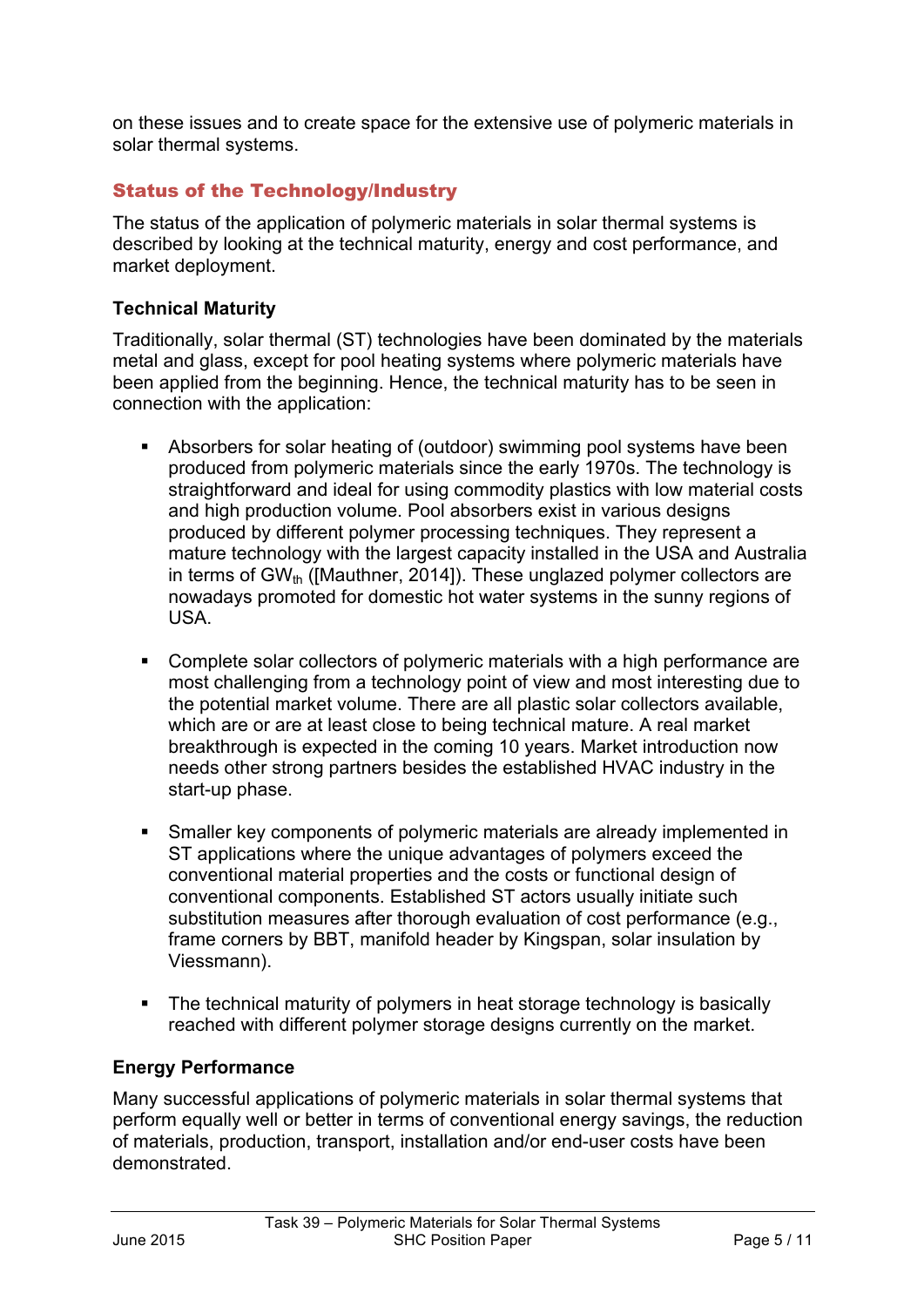Good energy performance is obtained when favorable applications and system designs for polymeric materials are chosen. Favorable designs may include heating systems with low and medium system temperature, low system pressure, optimized heat carrier flow, drain-back technology, overheating protection, suitable surface coating of collectors, etc.

Examples for such systems are pool heating systems, combined systems for solar domestic hot water preparation (DHW) and space heating, systems with large DHW consumption (sport centers, nursing homes, hospitals, multi-family buildings, etc.) and air heating systems in commercial and institutional buildings.

#### **Potential**

The major advantage of using polymeric materials in solar thermal systems is economics, especially when the solar thermal market is growing. Although material costs per mass unit might often be put forward as a major advantage of polymers relative to metals in conventional collectors, the entire picture is more complex (and in favor of polymers). The following aspects normally contribute positively when the total cost scenario of polymers and conventional materials is compared:

- material costs when large volumes are considered,
- production costs considering mass production technologies for polymeric materials,
- reduction of installation time and costs due to smart integrated design,
- significant environmental advantage due to highly harmful mining conditions of metals,
- multi-functional design of polymeric collectors replacing conventional roofs and facades, and
- § cost reduction due to the weight reduction of the final product: handling, transport and installation.

It should be pointed out that crude oil price fluctuations have a larger impact on commodity plastics produced in large volumes and less on high temperature performance plastics.

When evaluating the overall picture and considering all the positive impacts when using polymeric materials, as described above, the life cycle of solar thermal technology/products needs to be analyzed as it considers among others costs,  $CO<sub>2</sub>$ emissions and used energy for:

- material production and transport,
- maintenance, and
- end of life disposal.

Introducing polymeric materials in solar thermal applications offers great potential, which could provide significant advantages and benefits for manufacturers, installers as well as end-users.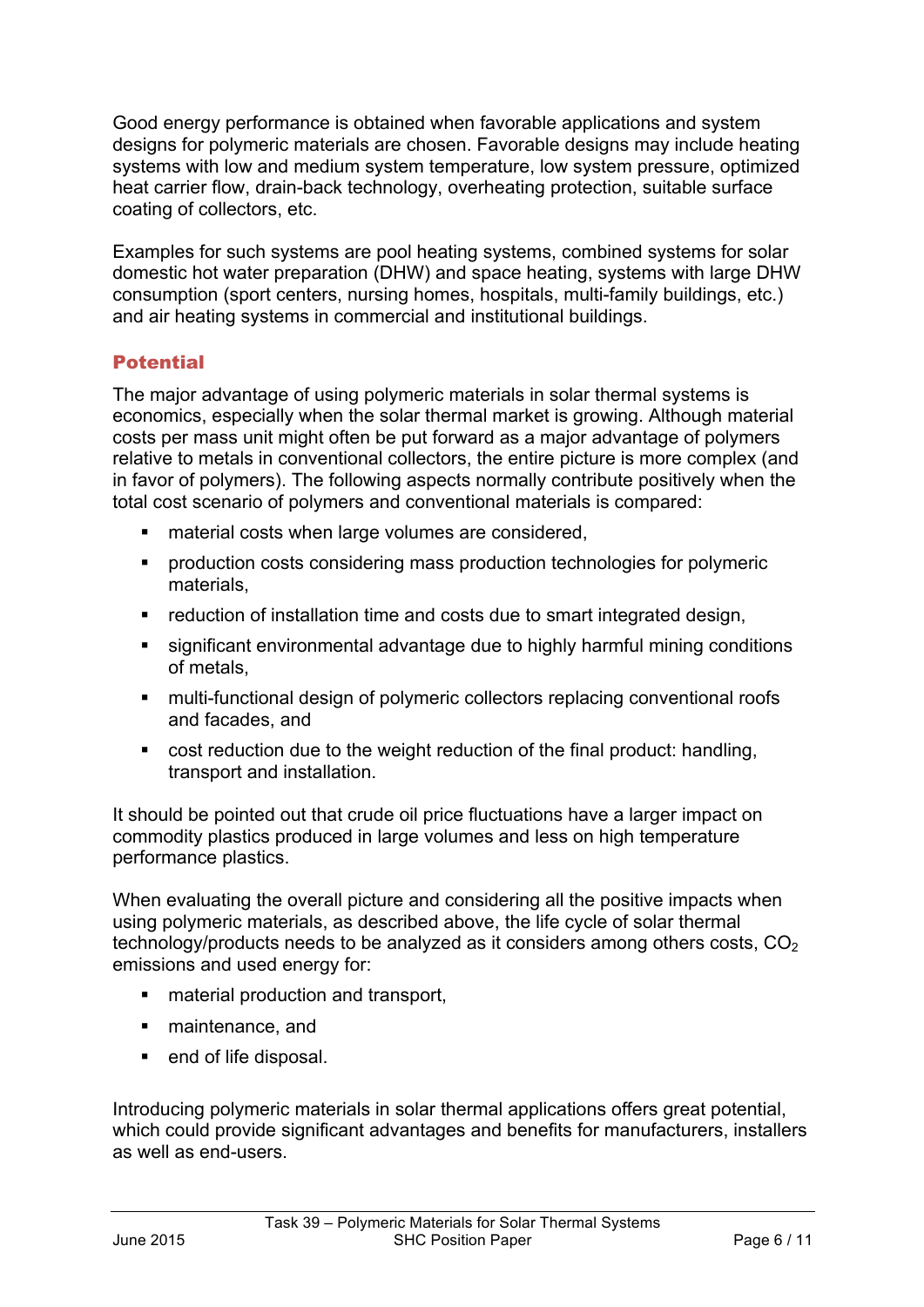## **Technical Potential**

The technical potential of polymeric materials for solar thermal applications can mainly be addressed by two major items: manufacturing process and technical properties of materials. Manufacturing processes of polymeric materials are significantly different from that of most manufacturing processes known up to now in the solar thermal industry, where metallic materials are used most of the time. These manufacturing processes allow for an innovative approach in the design of products and components, which can lead to significant advantages as illustrated by the two following examples.

- Components with complex shapes, including multiple functions, can be easily produced based on injection molding processes. This could be a major advantage for the manufacturing of complete hydraulic units including most of the components required (pumps, valves, flow and temperature sensors) with a significant reduction in fittings, piping and components as well as a minimization of weight and space requirements. The design of specific components, such as the casing, can include additional functions for venting (overheating protection) and installation.
- § Extrusion process can provide significant advantages for the production of solar absorbers. The design of the flow channels can be improved in order to reach a very high efficiency despite the low conductivity of polymeric materials. This process allows also for the flexible production of absorber lengths that can be adjusted to the required dimension for building integration purposes.

Other production processes for polymers can be advantageously used for solar thermal applications, such as thermoforming (components of collectors, heat storage) and rotational molding (shell tank storage) thus providing a significant technical potential.

From commodity/standards to high performance plastics, a wide range of technical properties are available on the market that allow finding the right material from commodity/standards to high performance plastics for most of the applications.

Additional functionality of the components can be developed to provide specific properties or additional functions for components. This is the case for:

- thermotropic materials for overheating protection, and
- absorber coatings for enhanced performance.

#### **Economic Potential**

Solar thermal systems will have to make a major contribution to the worldwide targets of renewable energy contribution. For example, to cover 4% of the low temperature heat (in this case defined as < 250°C) in Europe (EU-27 countries) by 2020, the installation of 388 million square meters of collector area would be needed (ESTIF, 2009). According to the Full R&D and Policy Scenario, a potential of 1,400 million square meters of collector area by 2030 and 3, 880 million square meters of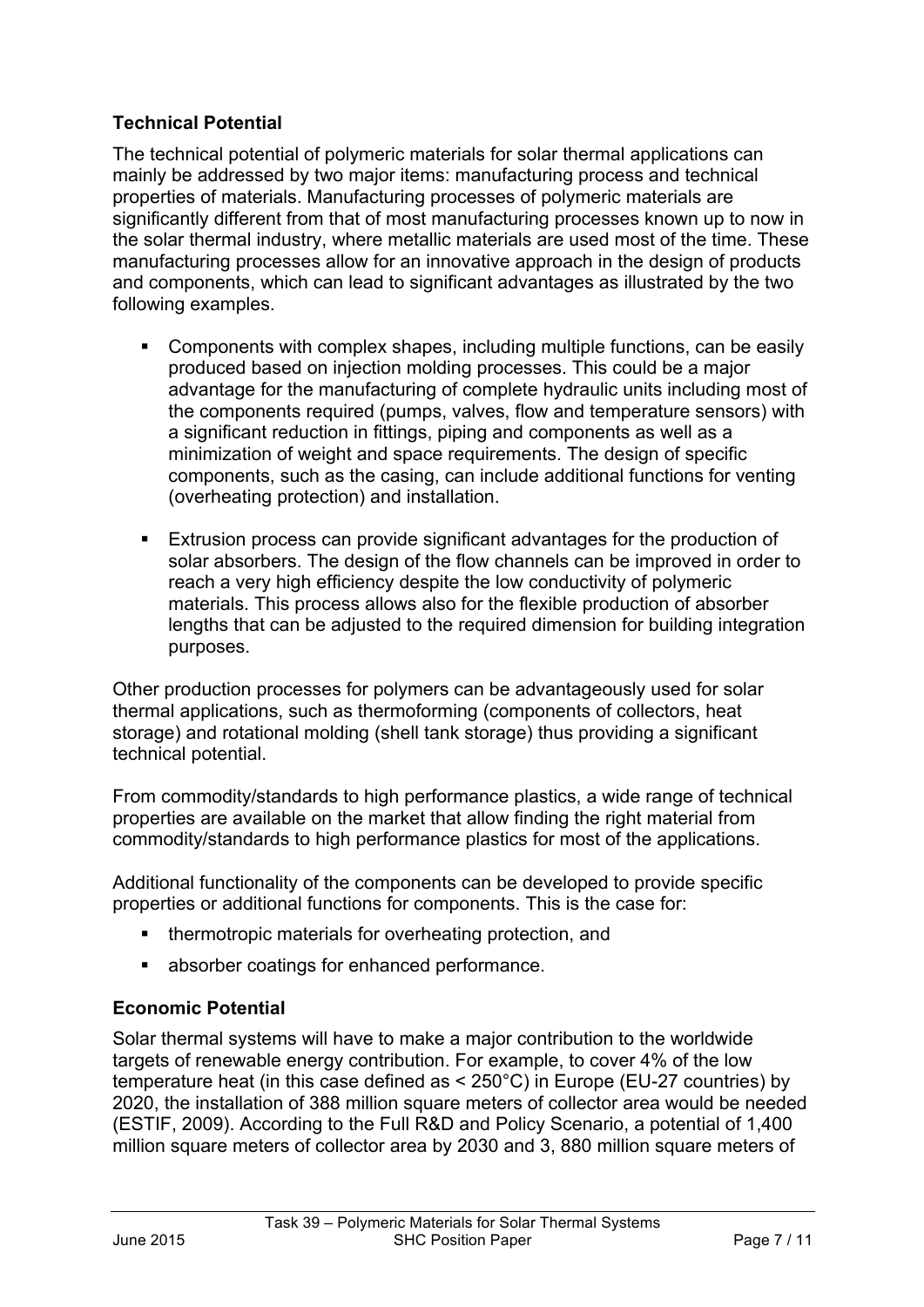collector area (corresponding to 2,717 GWth) by 2050 is estimated for Europe. While worldwide scenarios are currently not available, it is obvious that the potential on a worldwide scale is significantly higher (factor of 10 to 20).

To achieve the ESTIF goals, the rapid growth in production is needed – the average growth rate of the last decade has to be doubled. Simultaneously, it is quite apparent that such growth rates will not be achievable with current collector manufacturing technologies.

Current solar collector and system technology relies on the use of copper or aluminum for absorbers and steel for storage tanks. The copper content in conventional flat plate collectors varies between 2 and 6 kg/m². Taking into account the copper used in piping and heat exchangers/heat stores, 5 kg/m² of copper can be assumed. According to the above growth scenario for Europe, this would imply that by 2050 the annual copper demand for solar thermal systems would be about 4.7 million tons annually. This figure corresponds to 31%(!) of the annual world copper mining production in 2006, and it underlines the need for alternative material solutions.

Compared to other materials, polymeric materials are characterized by their tailored multi-functional property profiles, their highly flexible ability to be processed to complex components and their low density or weight. Based on these and other specific advantages, an increased use of polymeric materials in solar thermal applications could lead to the following improvements:

- Polymer based components in solar thermal systems will exhibit a substantial improvement in functionality and functional integration and thus significantly reduce the number of individual part counts compared to the conventional metal based solutions.
- Collectors and heat stores in proper plastics design will lead to a significant reduction in installation costs simply due to their lower weight, but also as a result of more innovative connecting and mounting techniques (plug & play elements).
- In correlation to other fields of application (e.g., interior design of vehicles), the use of plastics in solar thermal components and systems will offer significantly more freedom of design and better meet aesthetic needs. For example, colors and shapes may be varied so that future collector designs are not necessarily always flat or cylindrical, but may also by freely shaped as architectural roof and facade surfaces.
- § A special feature of polymer processing technologies is the ease of production of large numbers of complex parts. As in other areas, these technologies offer mass production capability coupled with a high degree of functional integration. This in turn acts to reduce costs while simultaneously guaranteeing that the high market growth rates needed to cover a significant portion of the low-temperature heat demand can be achieved and sustained. One of the key innovative elements is likely to be related to advanced polymer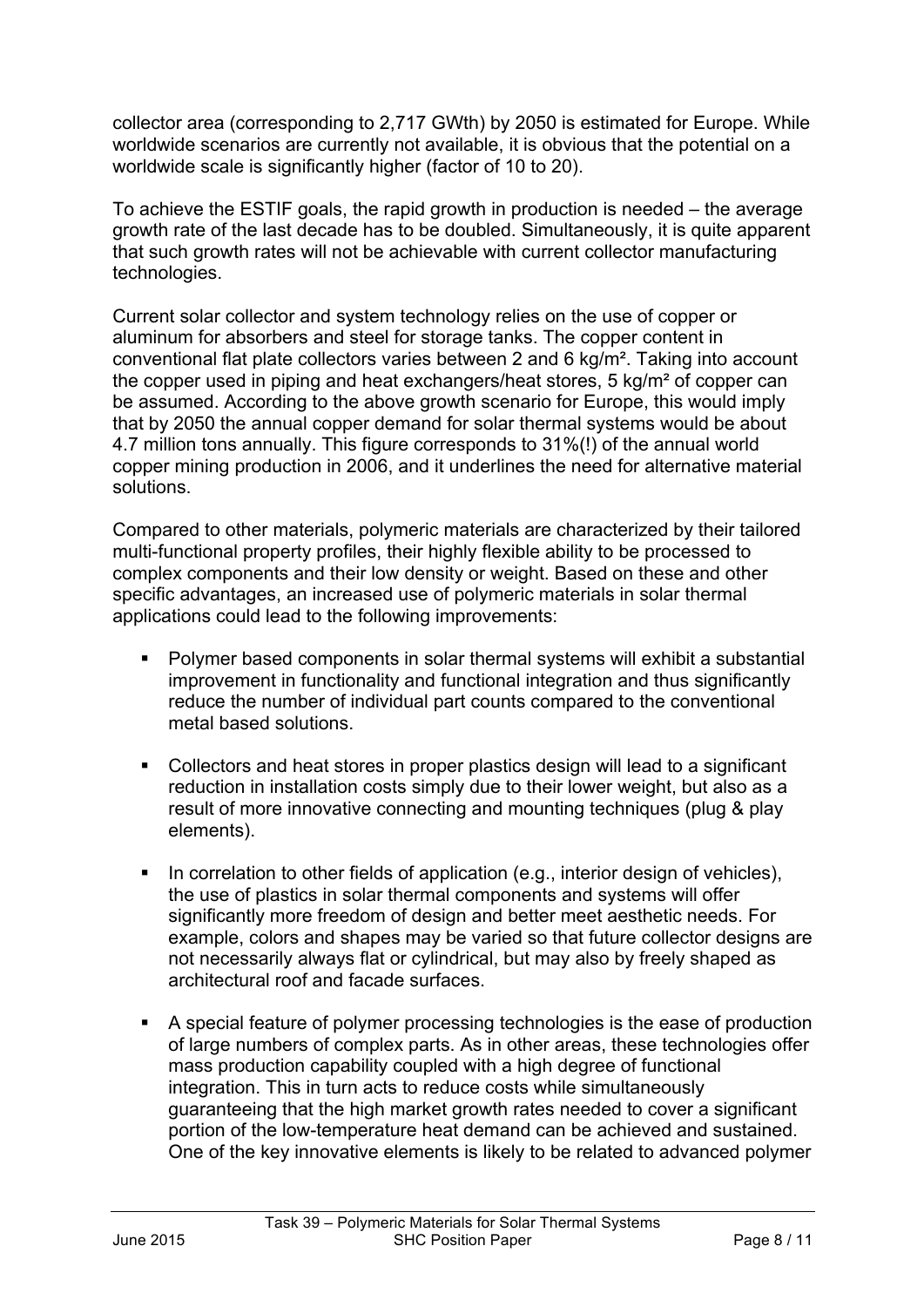processing technologies.

Current polymer based collector solutions do not meet the above described criteria, as they were primarily developed by simple substitution considerations. To exploit the full potential of innovative designs with plastics, a joint development effort is needed involving experts from the entire value generation chain in polymer technologies and experts from the field of solar thermal technologies. Only such an approach can ensure the synergies needed for leap frogging innovations, which are a prerequisite to achieve the ESTIF market growths objectives.

Since about 50% of the final energy consumption is used for low temperature heating, this energy market has also the largest potential for substituting fossil fuels with renewable energy, especially with solar thermal energy. The need for broader use of solar thermal energy also becomes increasingly obvious because of the prices of fossil fuels and threats of an upcoming shortage (e.g., "peak oil").

Various scenarios on a national and European level assume significant growth potential for solar thermal technologies in the "low-temperature range" up to 90 °C. As a result of the low temperature difference between room temperature and outside environmental temperature (max. 40 K) and the maximum hot water temperature need of 80 to 90°C, a high degree of supply of these energy needs by solar thermal technologies is meaningful also for exergetic reasons. Thus, serving a large portion of the low temperature heat demand with solar thermal systems may also be argued based on this point of view.

The cost of a solar thermal system differs significantly depending on the type of collector, the storage tank and the market. For a thermosiphon water heater, the cost (excluding installation) ranges from about 150 €/m<sup>2</sup> to 1,000 €/m<sup>2</sup>. The lowest cost is reported for open-looped thermosiphon systems for hot water preparation with rather low comfort demands; an average system lifetime below 5 years and high maintenance rates.

Overall systems costs for advanced pumped collector systems with separate storage tanks for domestic hot water preparation and space heating are in the range of 800 to 1,000 €/m². Interestingly, a high fraction of the costs are due to the installation of such systems (approximately 75%). Hence, a major disadvantage of advanced pumped collector systems for high comfort demands and a lifetime guarantee of 20 years is their complexity and the high level of effort needed to install the system. Furthermore, potential reductions in collector costs (currently about 60  $\epsilon/m^2$  for a flatplate collector) will have a low impact on the overall system costs. These costs have to become fully competitive with fossil fuel based heating systems. Target costs are ranging from 150  $\epsilon/m^2$  for simple non-pumped, plug & play systems and about 300 to 400 €/m<sup>2</sup> for advanced pumped systems.

# Current Barriers

The major producers of conventional ST collectors do – until now – not offer competing all-polymeric collector products. Innovative, all-polymeric collectors can be mainly found in small and relatively new companies. Hence, the challenge for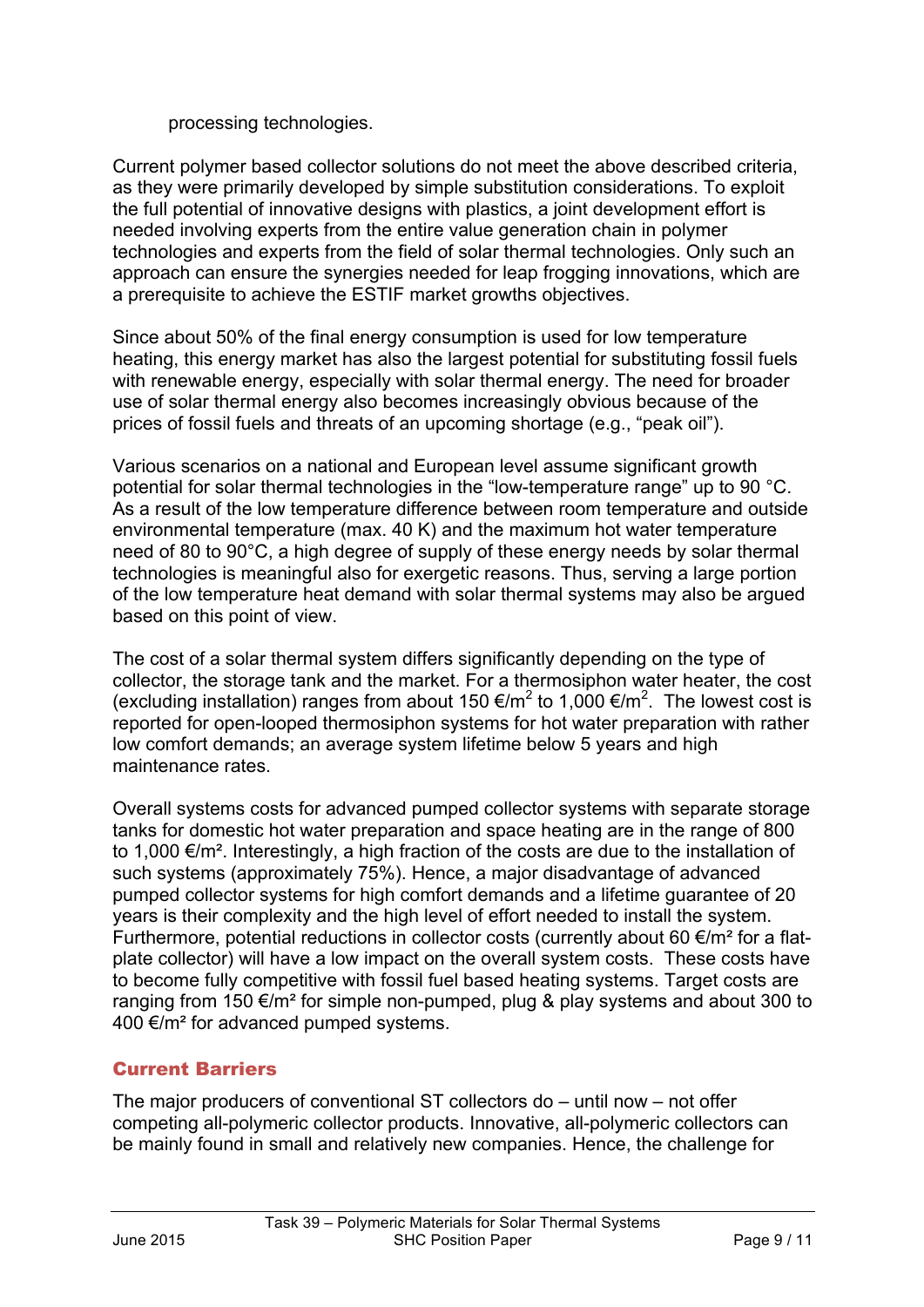such companies is to get their products established in the market and benefit from up scaling the production by the increasing sales volume aspect by using polymeric materials. A barrier for the introduction of new, all-plastic ST technology is to a certain extent, the protectionism of well-established installers of traditional technologies, whole-sellers and the HVAC sector. New approaches are to enter the market through companies that specialize in roofs or facades.

Monetary barrier:

■ Upfront investment for suitable production units, such as extruders or injecting molding systems is relatively high and only viable for high production rates (requiring a corresponding big market).

Non-monetary barriers:

- **Polymer technology suffers from the image of not being durable and** sustainable.
- § Awareness of the feasibility of polymeric materials for solar thermal systems is still too small.
- Overheating protection may be an issue for low-cost commodity plastics in certain collector designs.

# Actions Needed

- § *Stimulate the penetration of polymer applied in solar thermal applications.*
- § *R&D efforts that stimulate a multi-disciplinary approach joining plastics and solar thermal experts.*
- § *Quantify most relevant performance and material requirements of polymeric materials in solar thermal collector applications.*
- § *Generate, improve and disseminate knowledge on the economic potential of different polymer based collector types in various world regions and climates.*

The research work on polymeric materials for solar thermal systems focused partly on the substitution of existing non-polymeric components of solar thermal systems by novel polymer based components (Meir et al., 2008). In many cases, the success of this research approach was limited and resulted in the current low market penetration of plastics based components in solar thermal systems.

The main reasons for the moderate market performance are related to a research and development approach that neglects fundamental research needs and the necessity of a multi-disciplinary and combined plastics and solar thermal experts approach. Further reasons are related to inappropriate collector or system design and improper material and process selection. A major problem in selecting appropriate materials and processing technology routes is related to the lack of welldefined performance requirements (component level) and material property requirements (specimen level).

There is a lack of knowledge in quantifying the most relevant material performance requirements and the material aging and degradation, which may occur under long